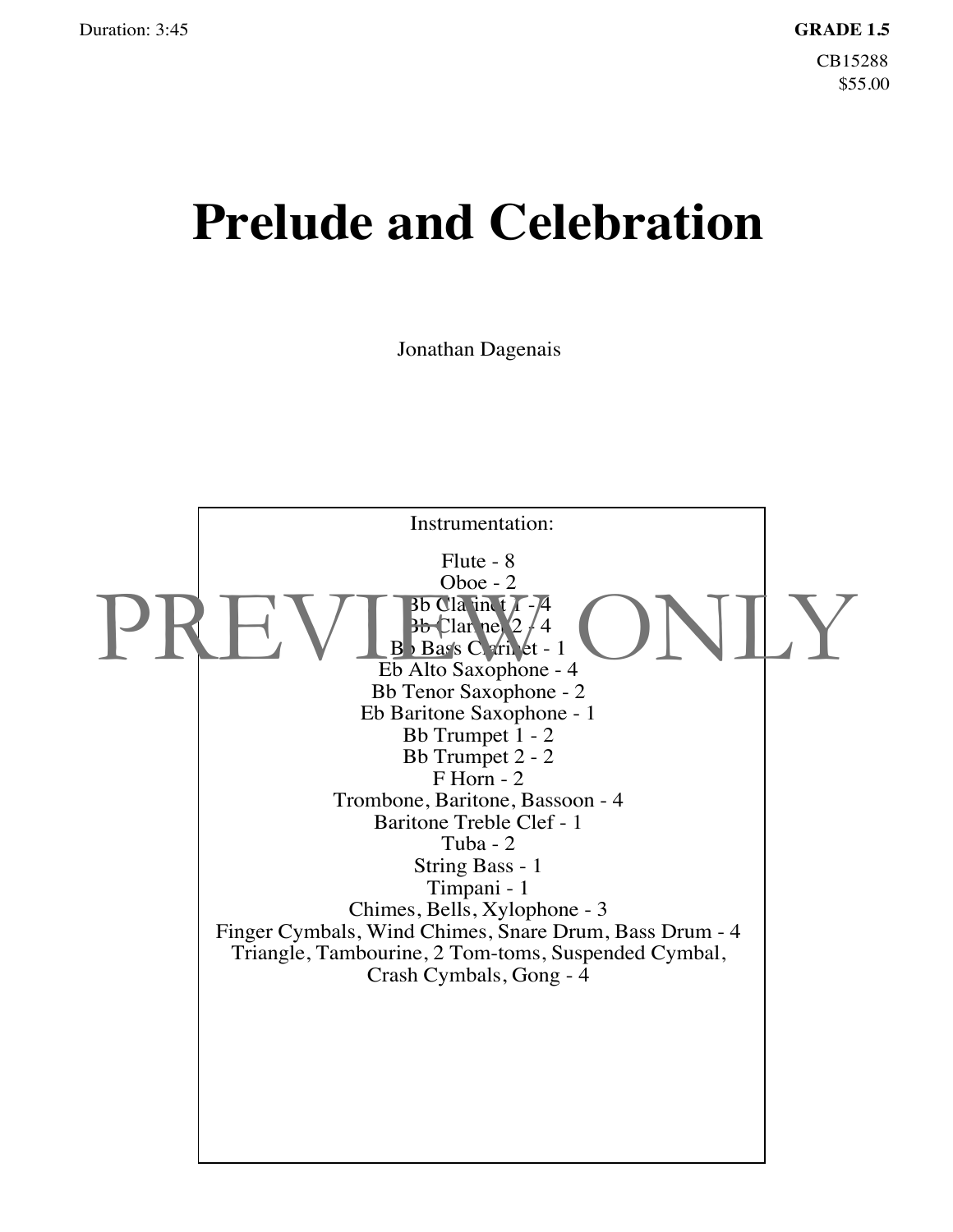## **PUBLICATIONS** EIGHTH NOTE

## Prelude and Celebration

## Jonathan Dagenais

*Prelude and Celebration* was commissioned by the a band from Gatineau, Quebec, Canada to commemorate the 15th anniversary of the band (an elementary school with 4th, 5th and 6th grade students). An interesting element of the work is that the two main themes were originally composed by the young students on recorders. Five themes were composed and sent to the composer. Two of the themes were selected and the piece was built around those themes.

The first, *A theme* (in G minor), is used is in the *Prelude* section (first found in the clarinets b. 3-11). It's a slow simple scale-type melody with a nice dorian mode touch. This theme will be used also in the climatic section of the the Celebration section (b. 65). The second theme, *B theme* (in B flat major) is the main musical element of the *Celebration* section (first found in the flutes and oboe b. 49-55). Contrasting with the *A theme*, this one is more joyful and rhythmic. On the last section of the *Celebration*, all the players join together to sing a C pedal tone as a warm accompaniment for the three soloists. It is a way to show that we need unity, support and fun in a band to achieve successful performances.

Balance and tone quality are the main musical goals to achieve in *Prelude and Celebration*. Always try to aim for a good ensemble tone, clarity and transparency.

The *Prelude* section (b. 1 - 26) should be played in an insisting *sostenuto* and *cantabile* style, avoiding any breathing gaps. This is a good section to teach the students about breathing efficiency (after a long note and/or in the middle of a phrase), phrasing and tone quality.

The transition section (b. 27 - 48) should aim for a great harmonic clarity. After the *diminuendo* (b. 29-30) of the high woody inds section and ercussion, he players should really take care of keeping a clear supportive *mp* (no *cresc.*) to let the brass and saxophone chords ring. It is very important to take care of the "harmonic balance" between all the brass and saxophone parts to achieve clear full balanced tone chords. Their four interventions always lead to a new chords on an accented and *tenuto* quarter note (b. 33, 37, 41 and 45 on a whole note). It is important to really sustain full value those notes to hear the resolutions (and some harmonic dissonances with the woodwinds/percussion ostinato). Example to the dimension of the control of the sax option and the sax option and the control of the sax option of the sax option and the sax option of the sax option of the sax option of the sax option of the sax option o

The main challenge of the *Celebration* section (b. 49 - to the end) is the overall balance. All the main musical elements (melody and countermelody) are obvious and should be clearly balanced. Also, in that section, it is really important to work on articulation clarity and unity in all sections. Always aim for a light staccato and avoid playing the accents aggressively (more air, less tongue).

At the singing section (b. 75), the sung note (concert C) is notated in the pitch of the various transposing instruments. That way, anyone can play the sustained pitch or they can use their instrument to find the pitch they have to sing. If you wish, you can also assign one or two players (maximum) to play the note instead of singing it, to "secure" everybody else. It is very important that everyone sings either the middle C or the upper octave (for girls). Avoid the low bass clef C at all costs for the boys. Everyone should aim to sing a clear note with a quite "angelic" tone. The singing note is given by the glockenspiel in b. 73-74. Be sure that the glockenspiel and wind chimes part is covered in that section to achieve the right musical atmosphere.

www.jonathandagenais.net

ISBN: 9781771572392 CATALOG NUMBER:CB15288 COST: \$55.00 DURATION: 3:45 DIFFICULTY RATING:GRADE 1.5 Concert Band

**www.enpmusic.com**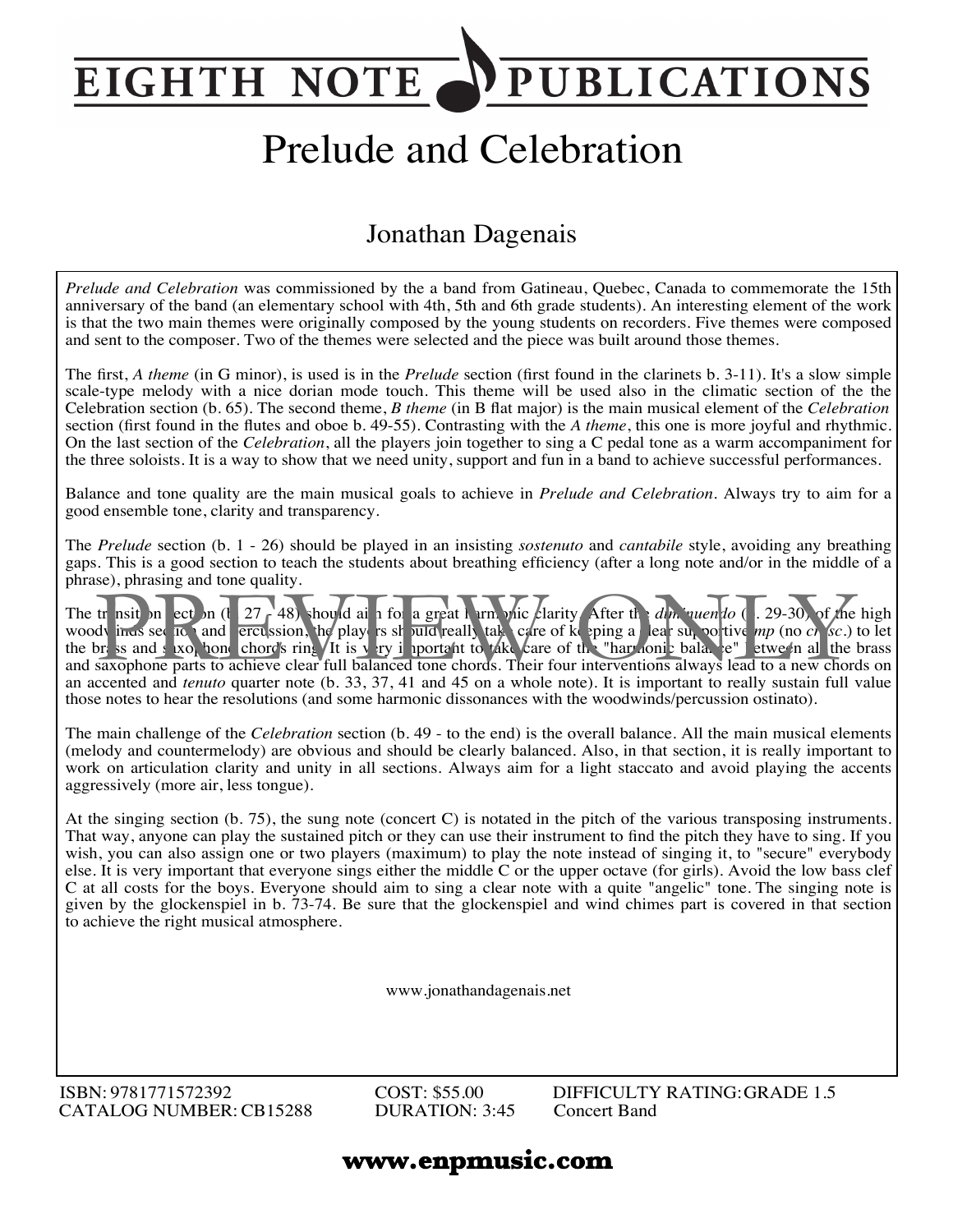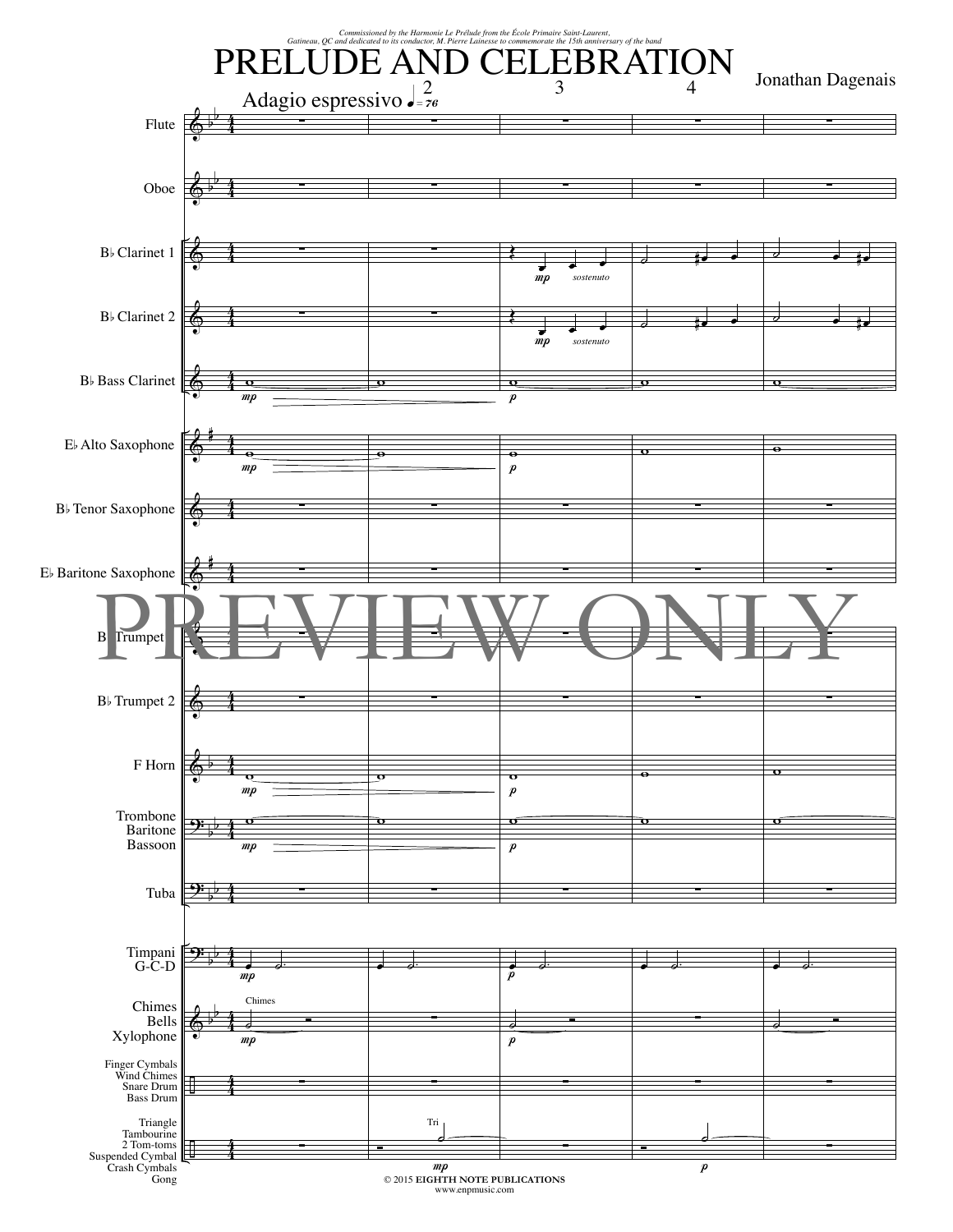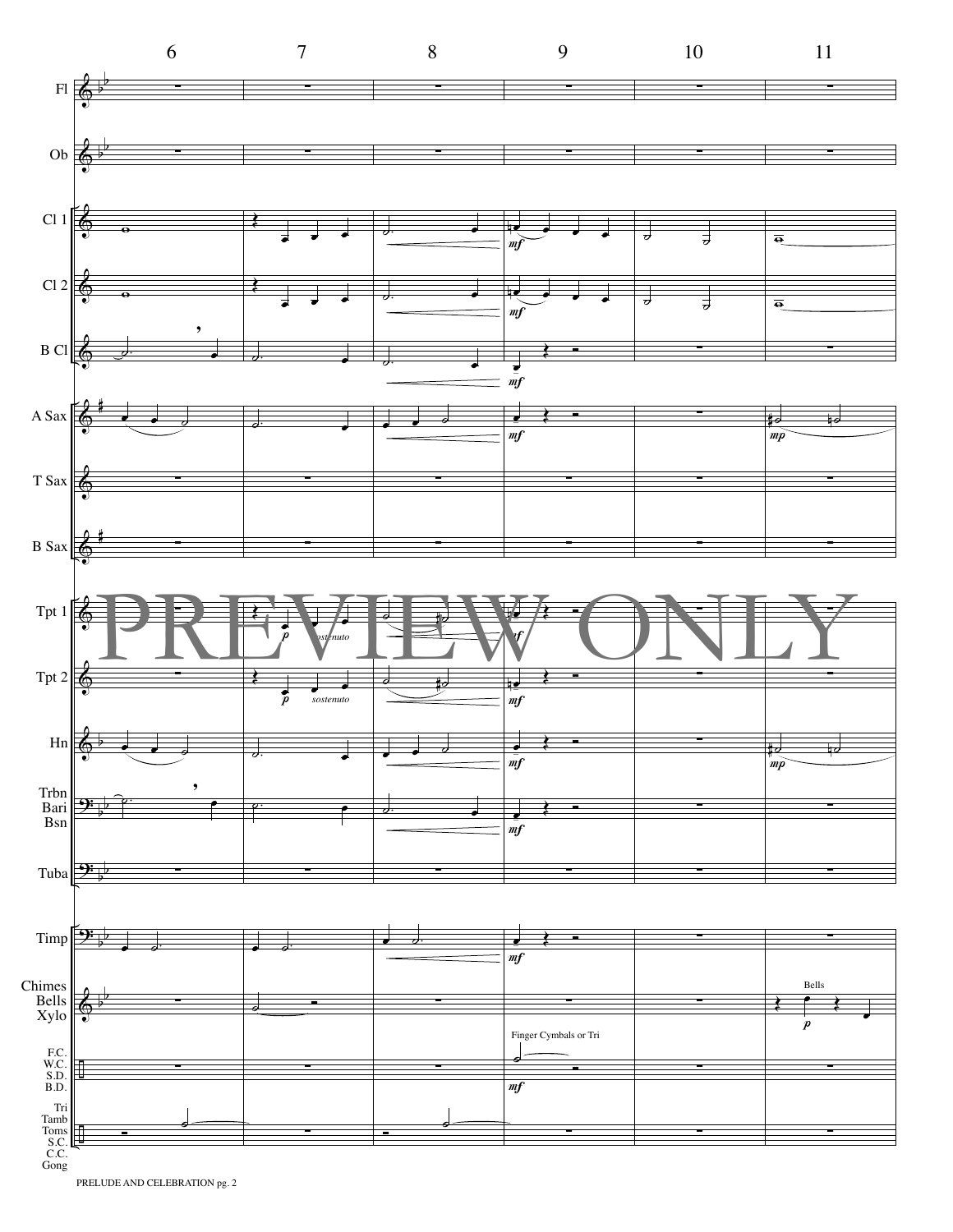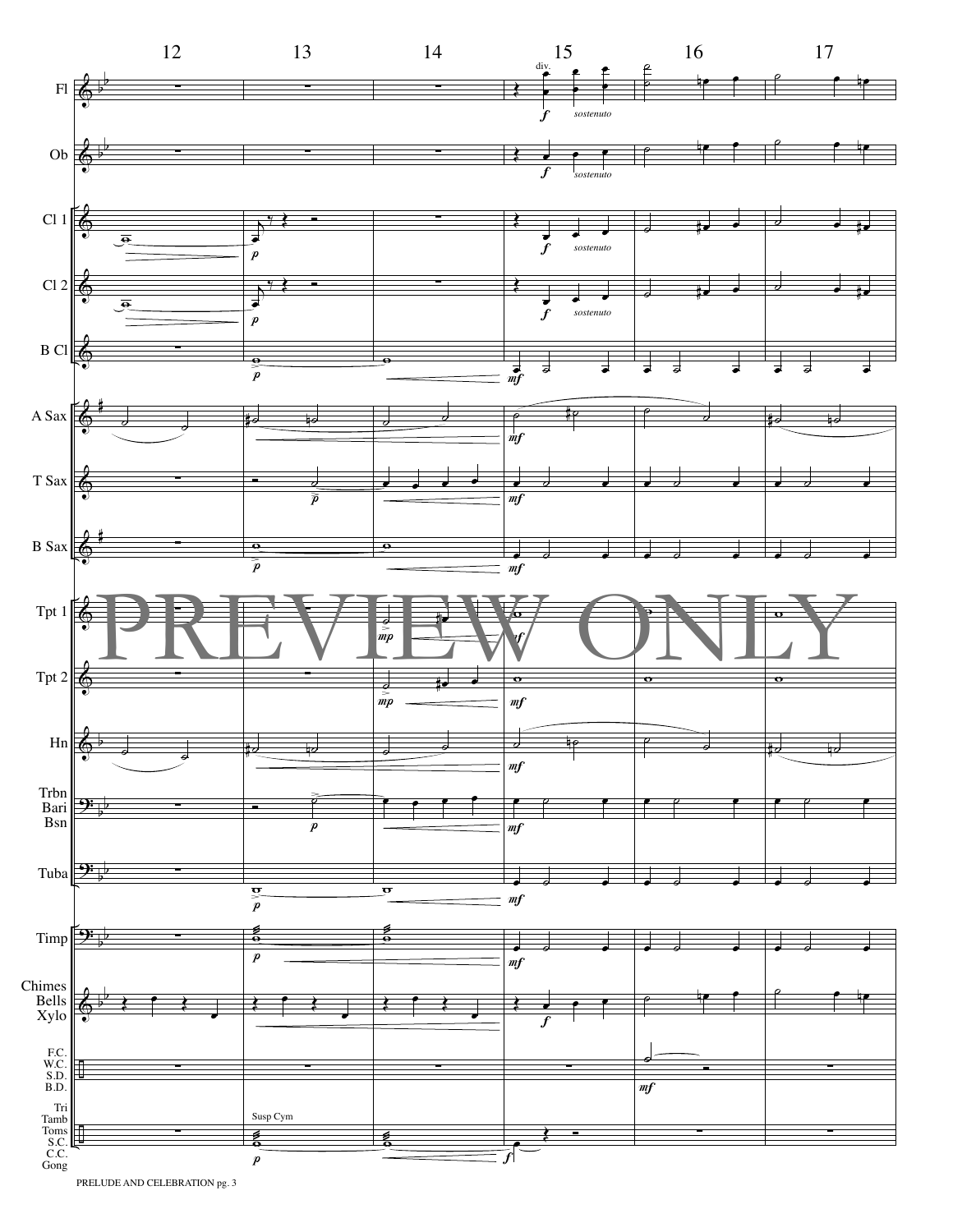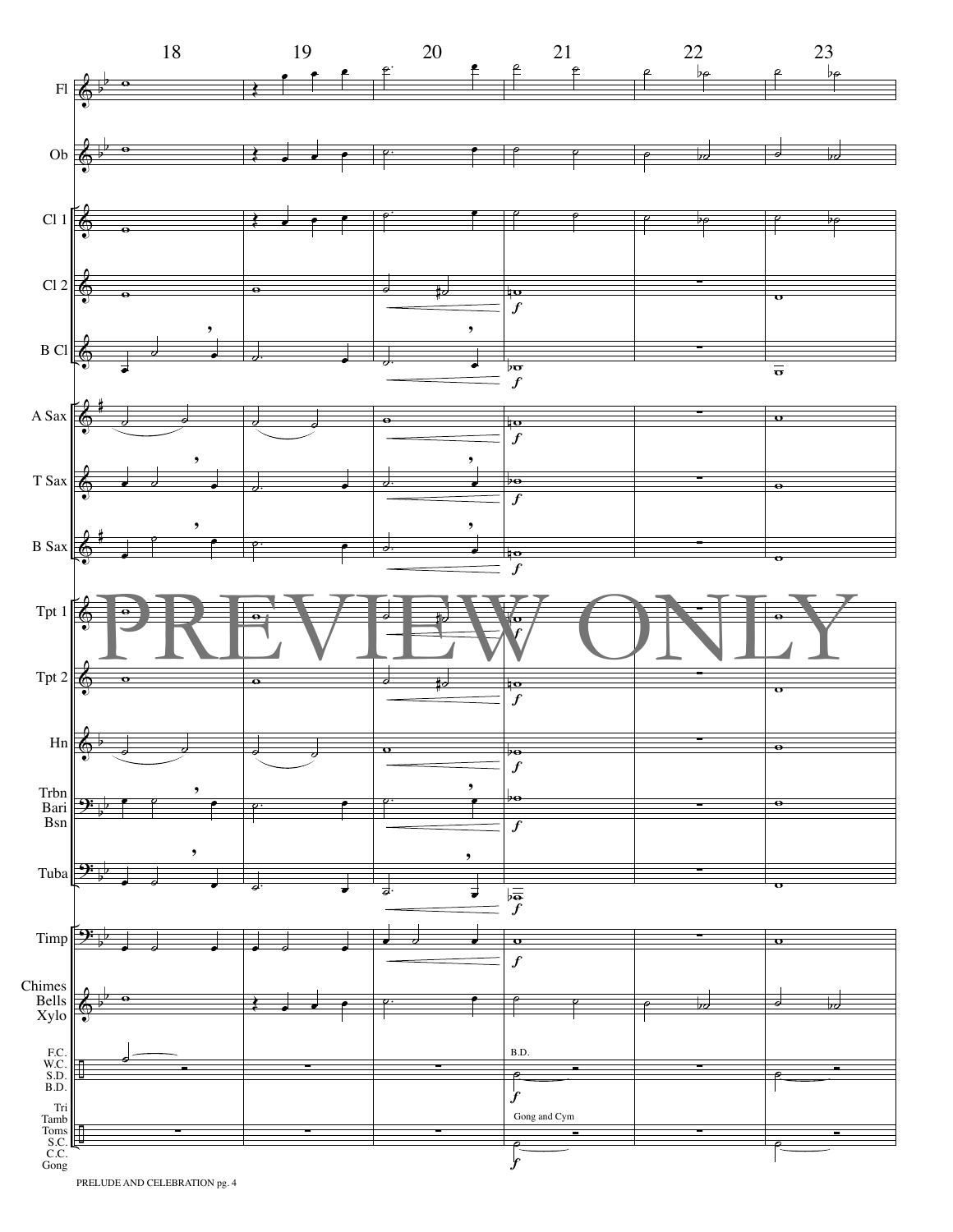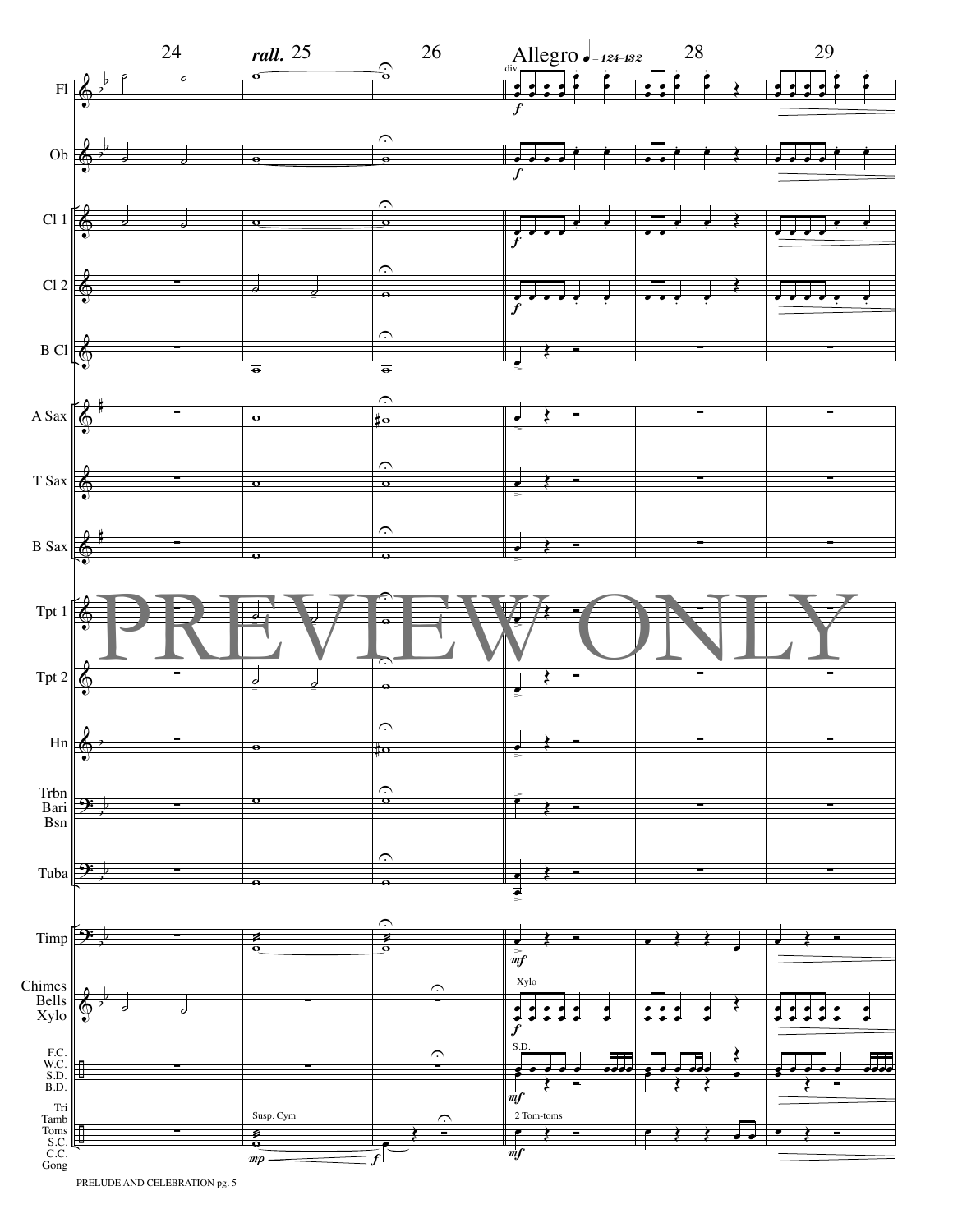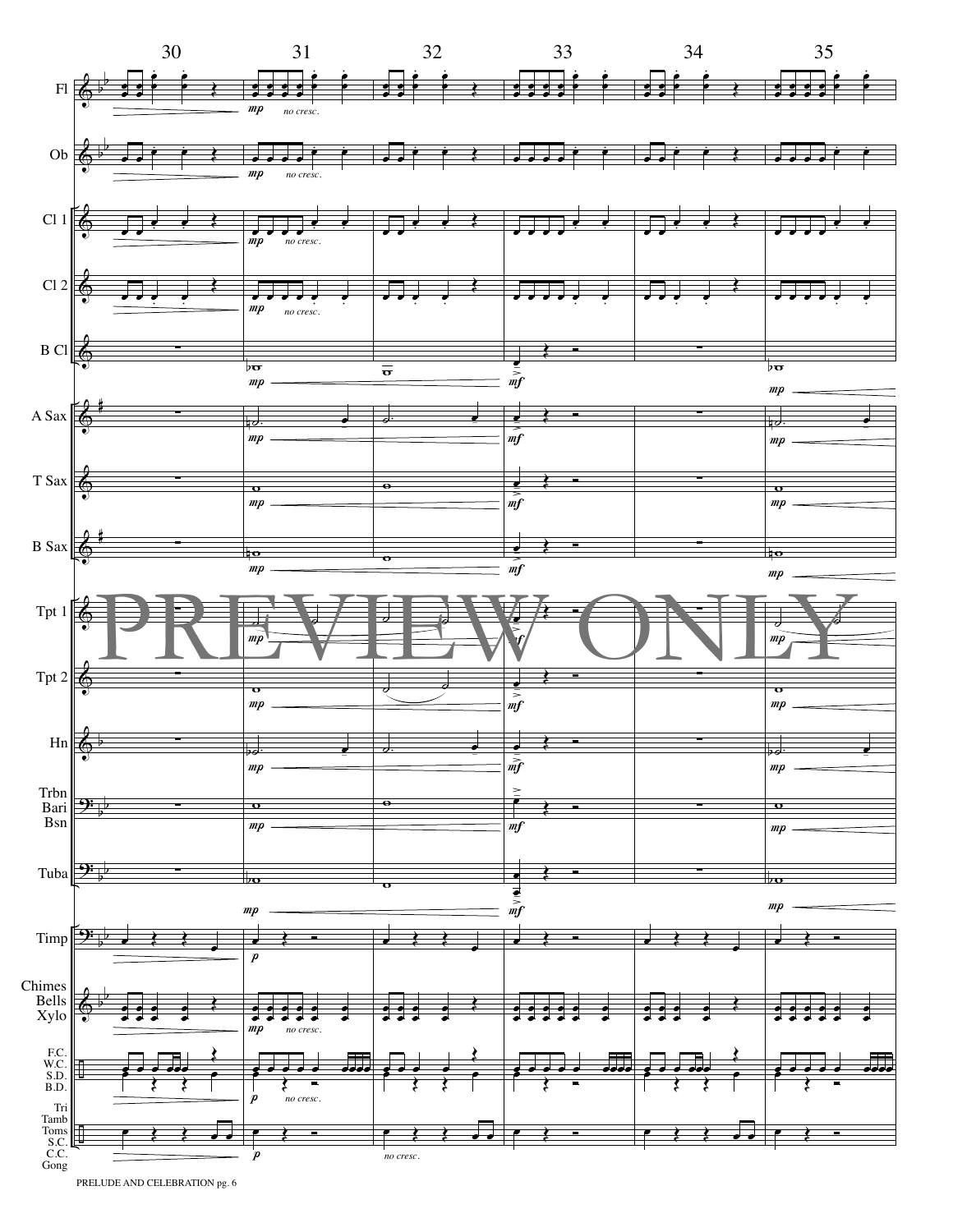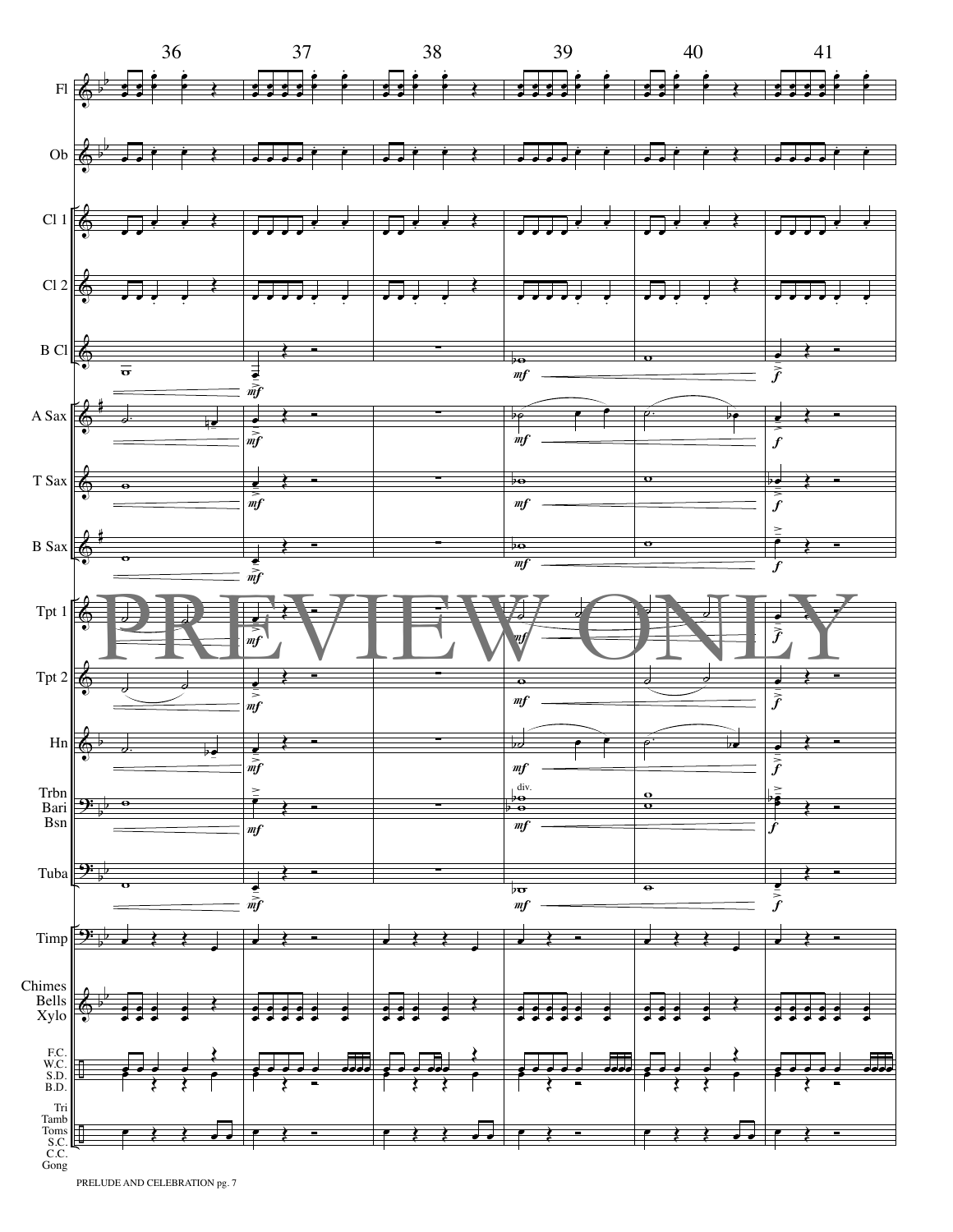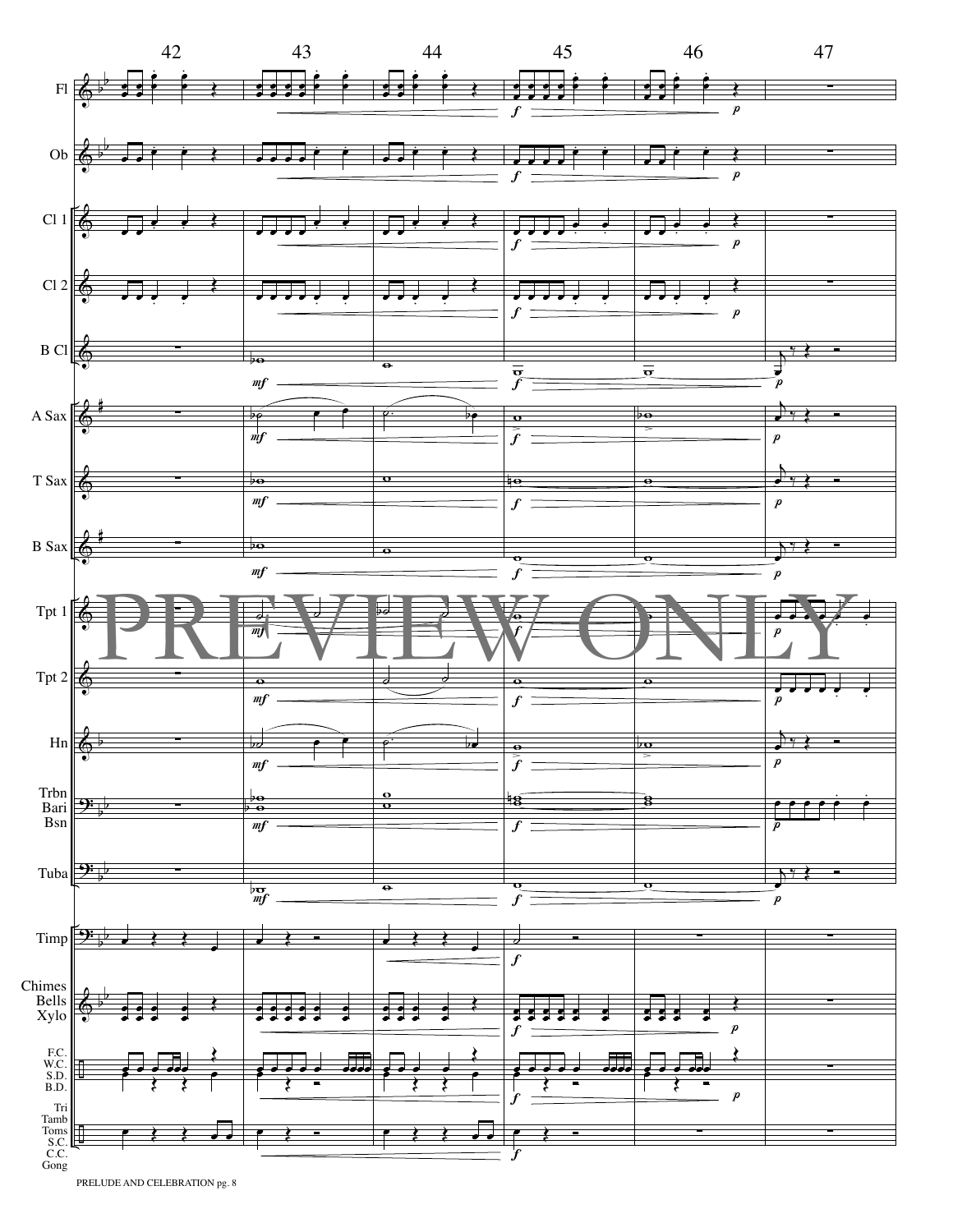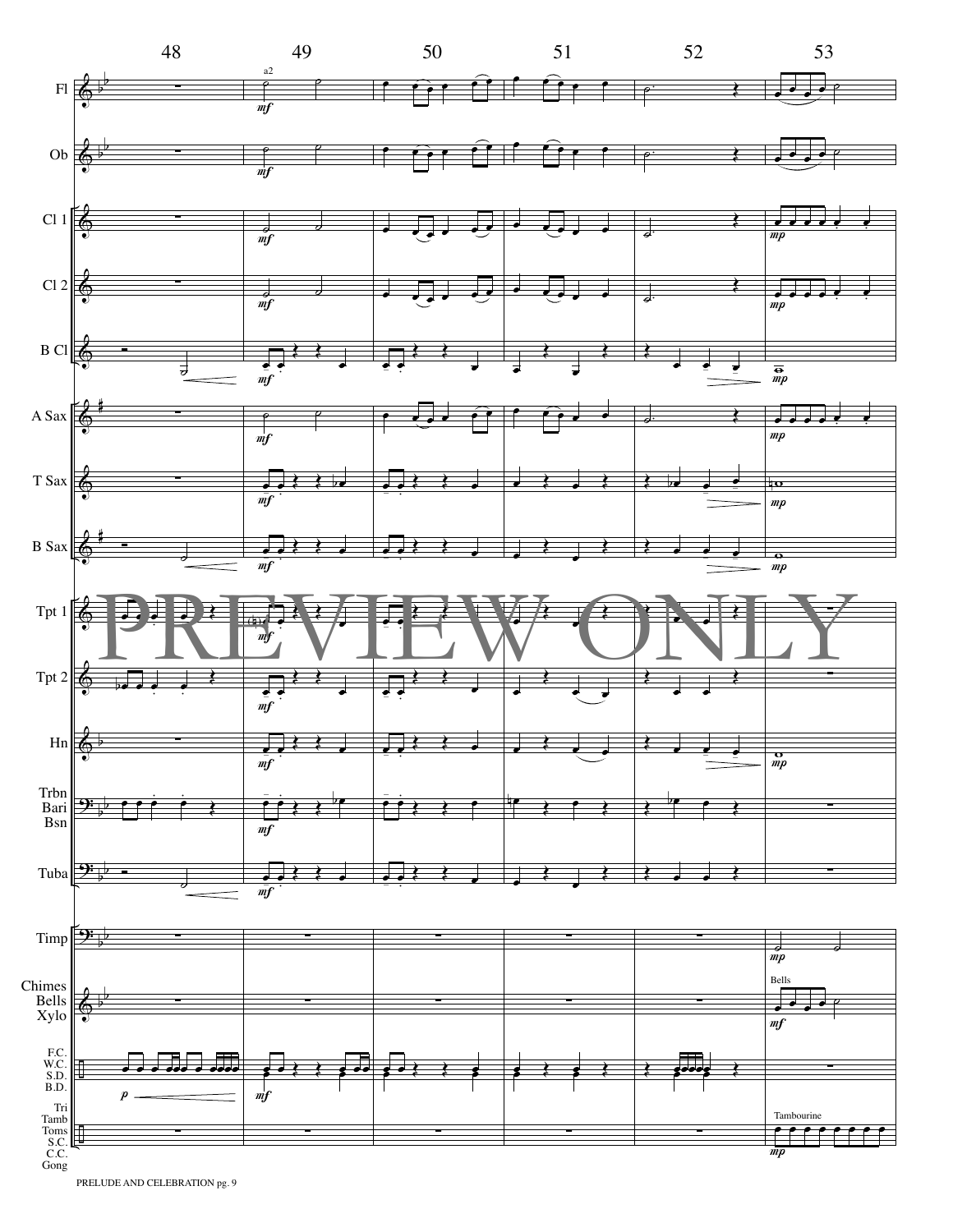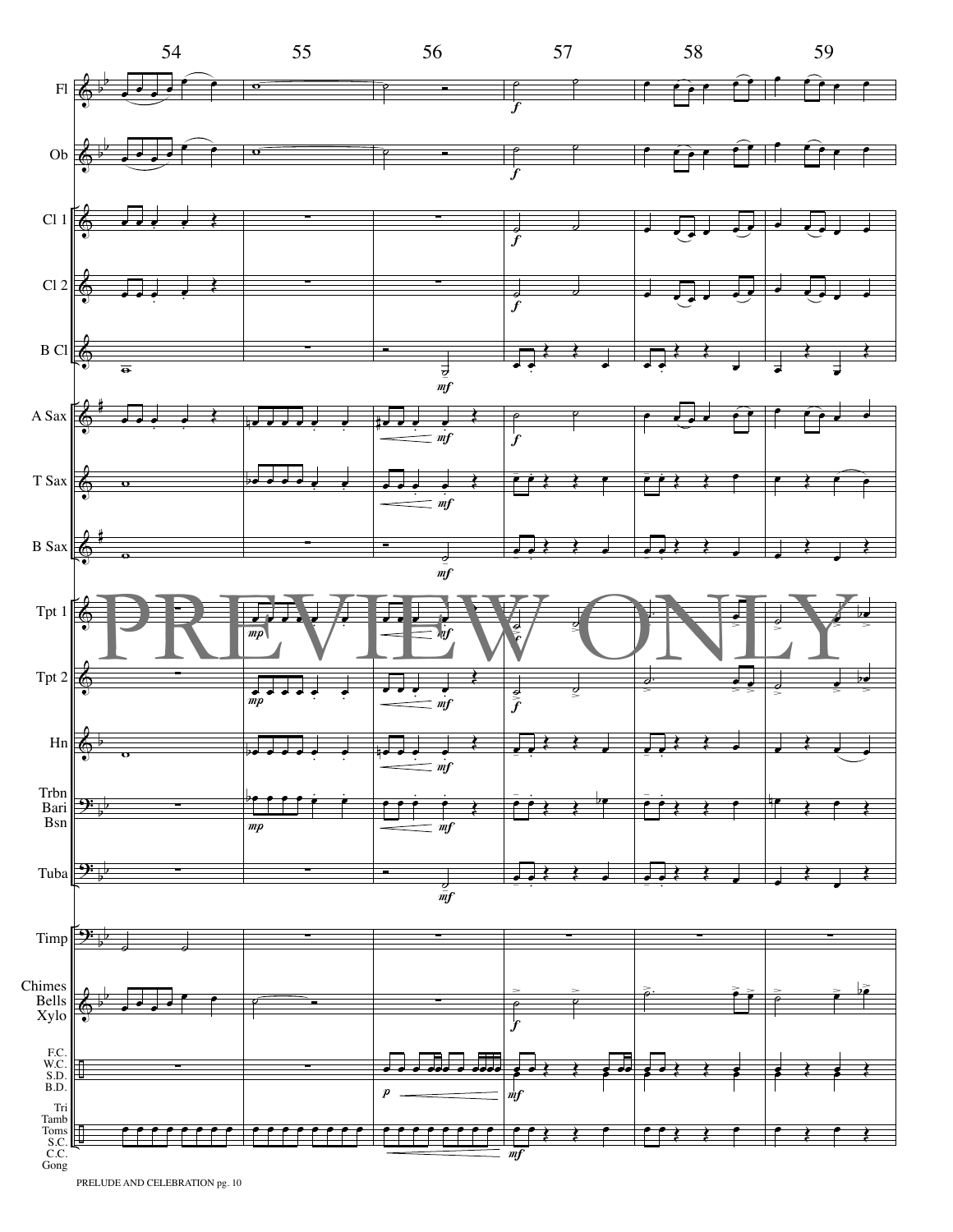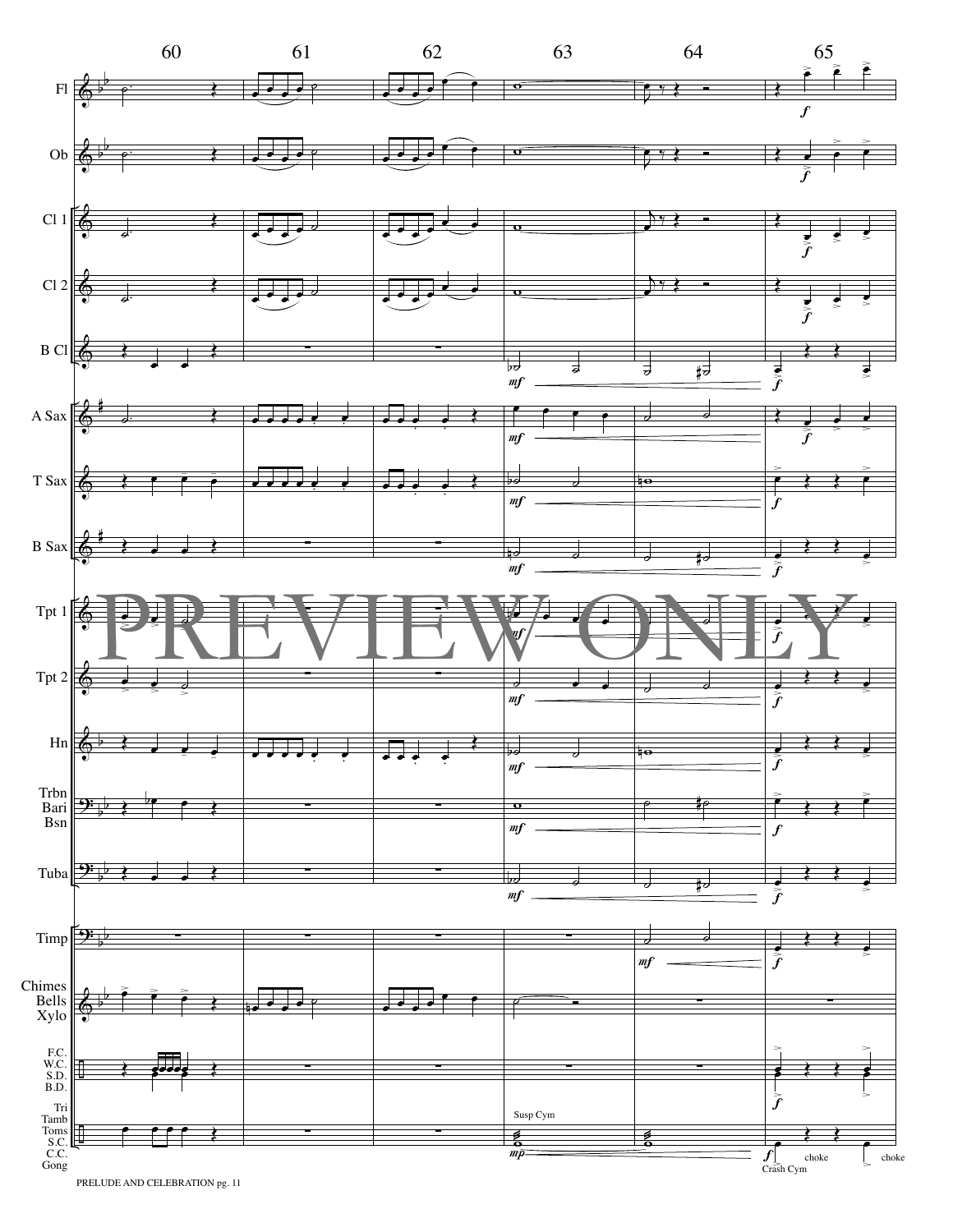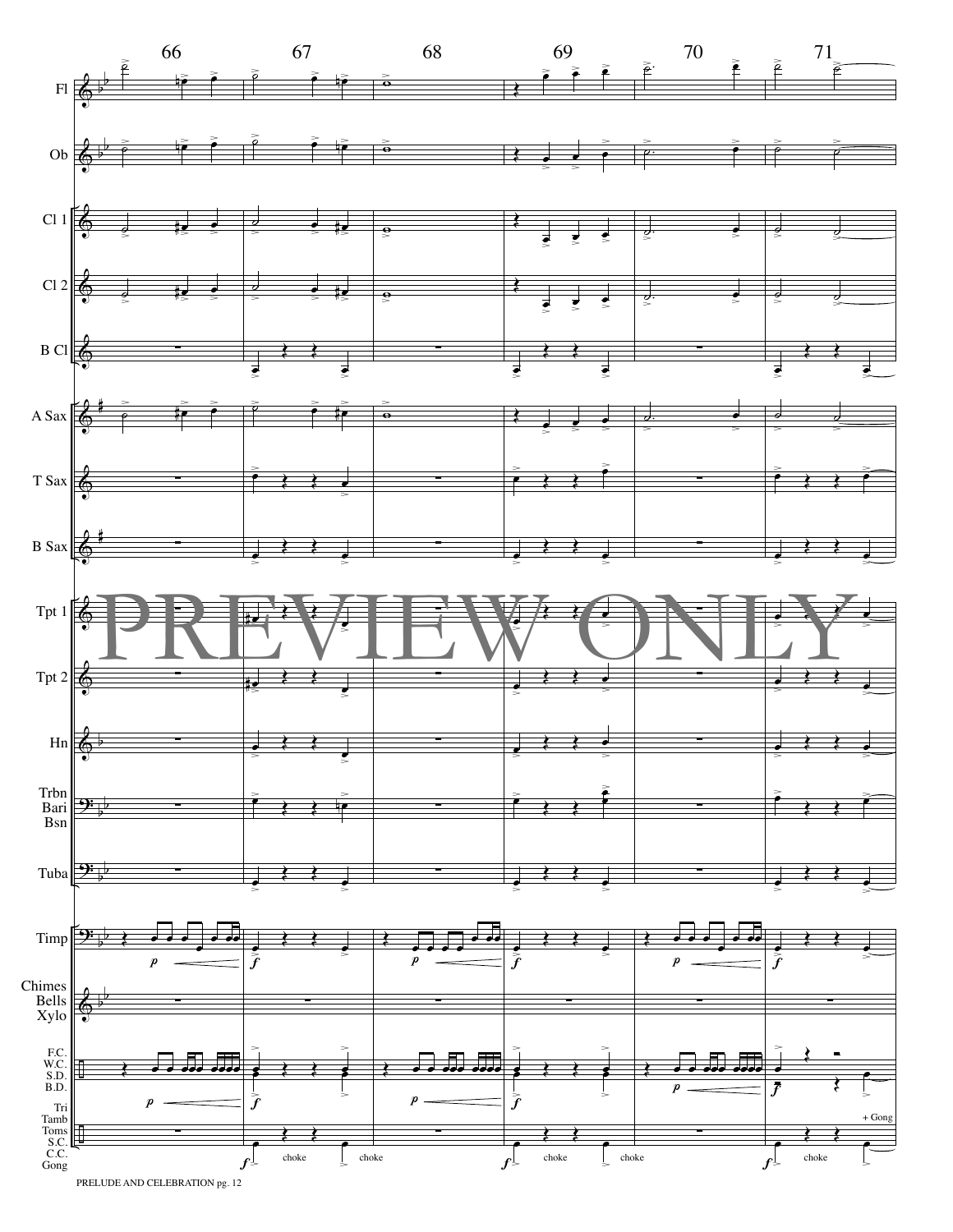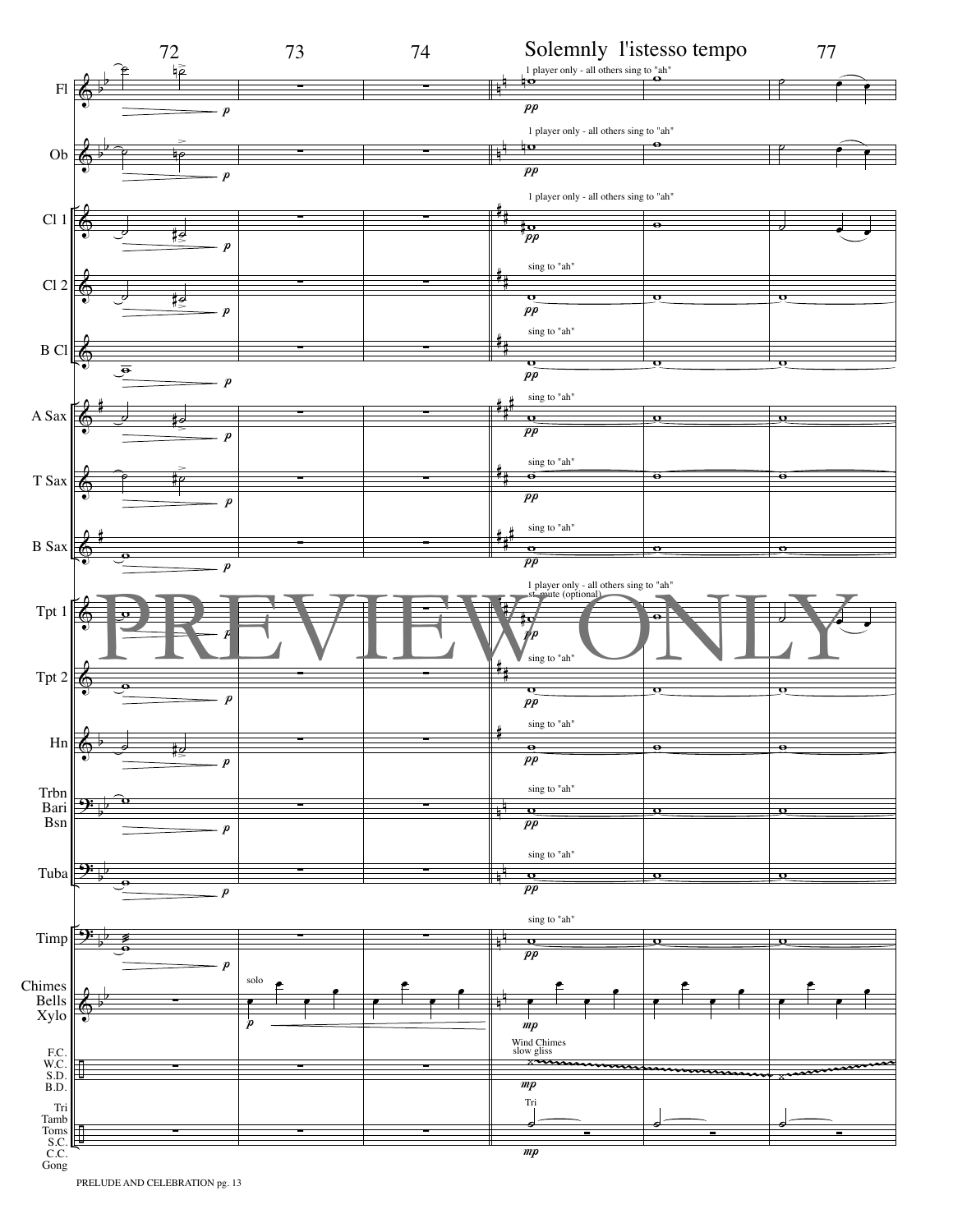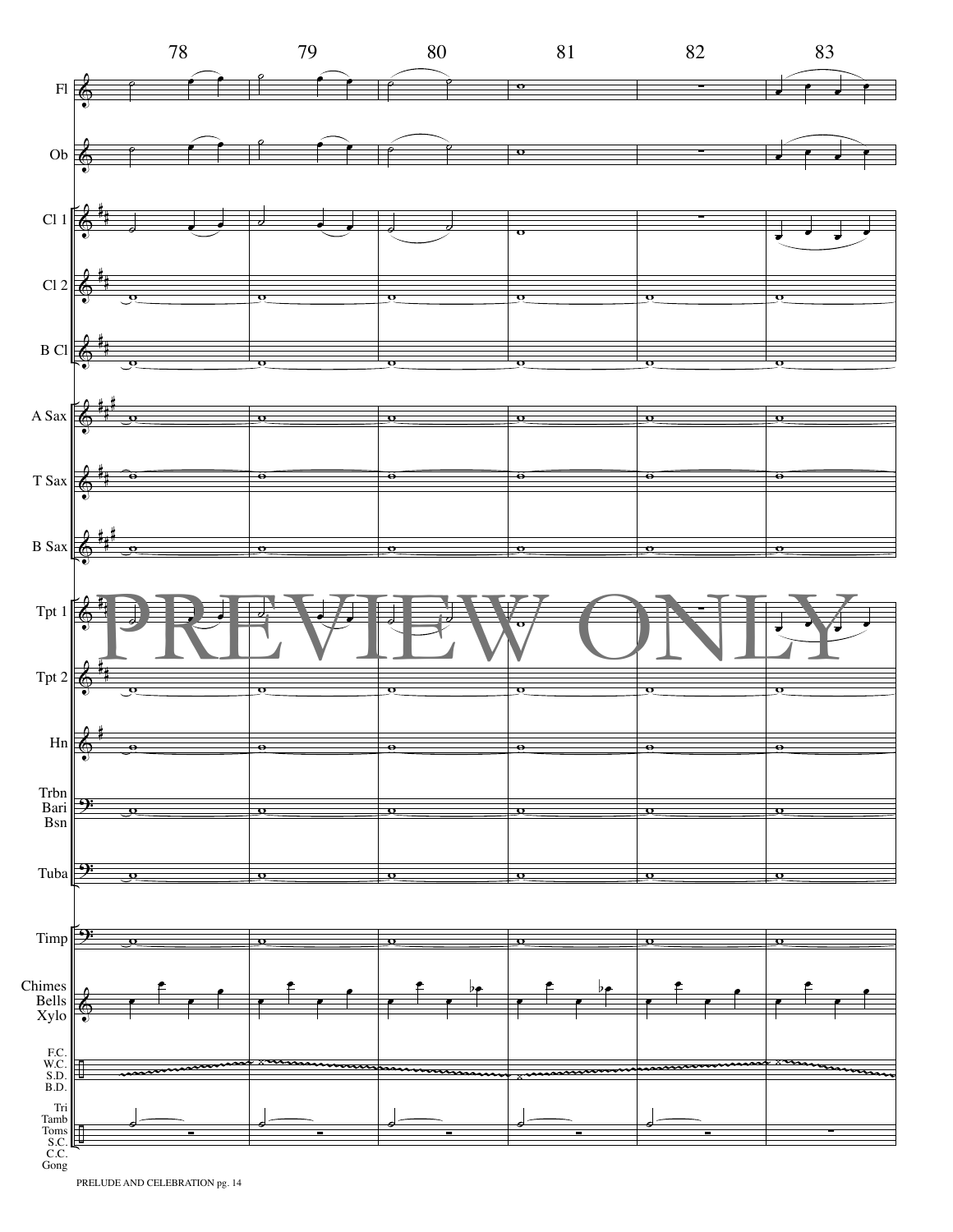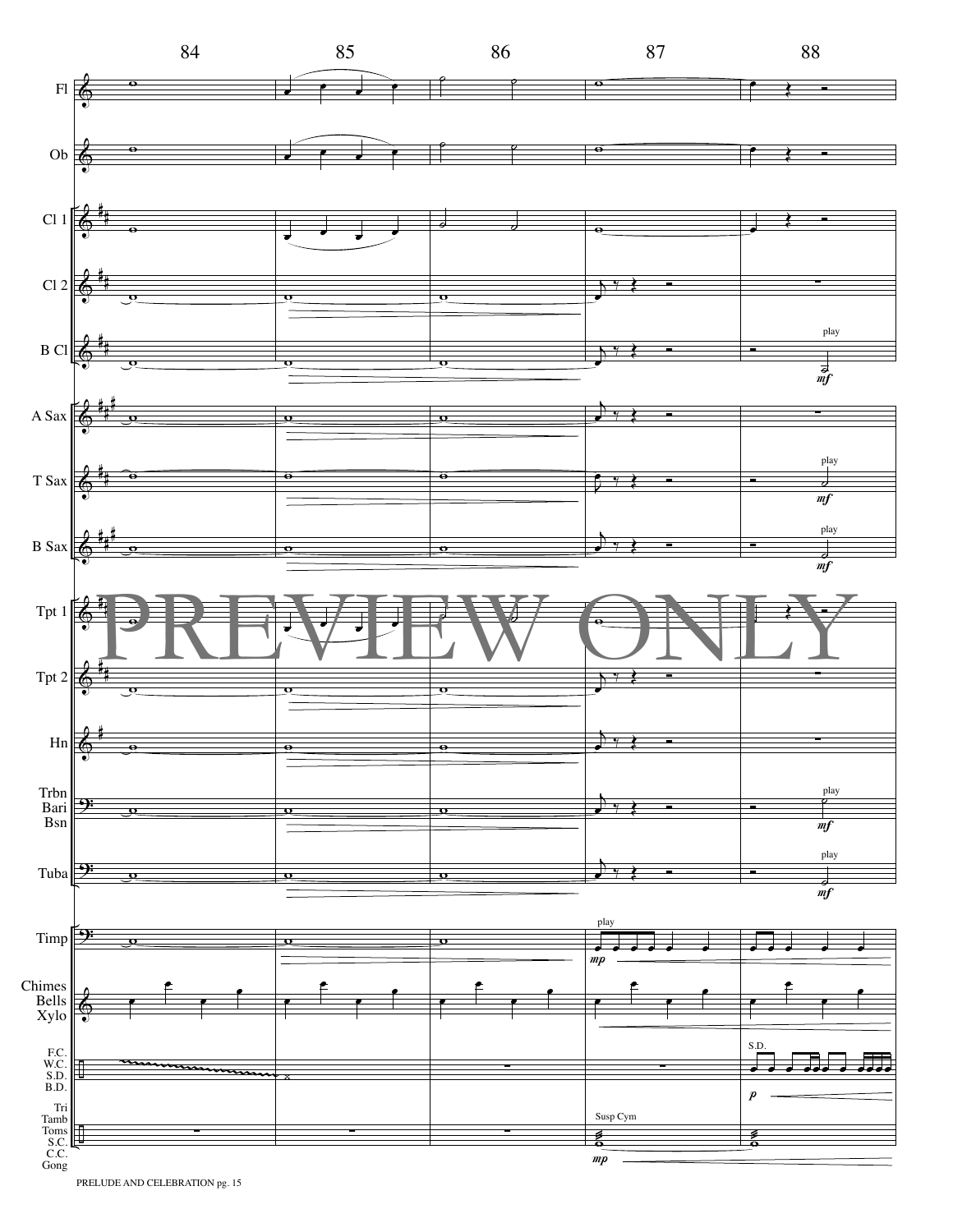